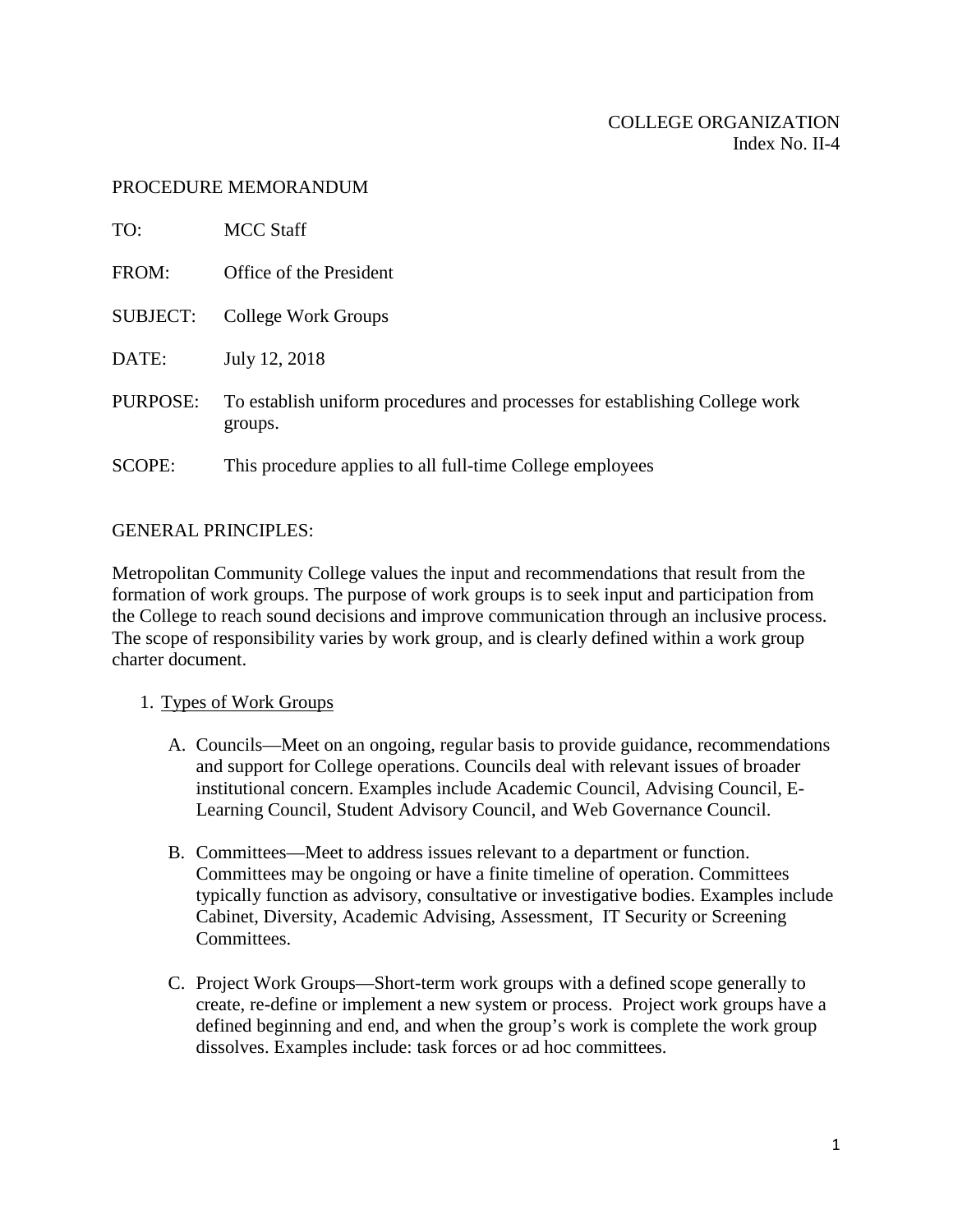# 2. Defining Council, Committee or Project Work Group Parameters

- A. A charter is a document initiated by a sponsor or individual with sponsor approval to establish the group and to define the parameters and scope of the group's work. The charter document includes the following:
	- 1) Name of group
	- 2) Type of group
	- 3) Purpose of group
	- 4) Non-purpose of group
	- 5) Guiding points
	- 6) Authority of group
	- 7) Group membership and leader
	- 8) Timeline, objectives, success indicators
	- 9) Timefram for work
	- 10) Meeting schedule
	- 11) Resources group will need to be successful
	- 12) Sponsor signature
- B. A Charter Framework template is available in the College Forms Bank.
- C. New councils, committees or project work groups must be approved by a Cabinet level sponsor prior to forming or beginning work.

# 3. Composition of Council, Committee or Project Work Group Members

- A. Designated leaders of councils, committees, or project work groups will establish the composition of the group.
- B. Composition guidelines should include the following:
	- 1) Appropriate stakeholders to accomplish the purpose
	- 2) Diverse representation from relevant stakeholder areas
	- 3) A manageable number of members. Maximum of 15 recommended.
	- 4) Committed to the purpose of the group
- 4. Decision-Making
	- A. The scope of decision authority is defined in the charter document. Council, Committee or Project Work groups generally are not decision-making bodies.
	- B. Group leaders will forward final recommendations to the appropriate decisionmaking authority, as defined within the charter document, for consideration and final decision-making.